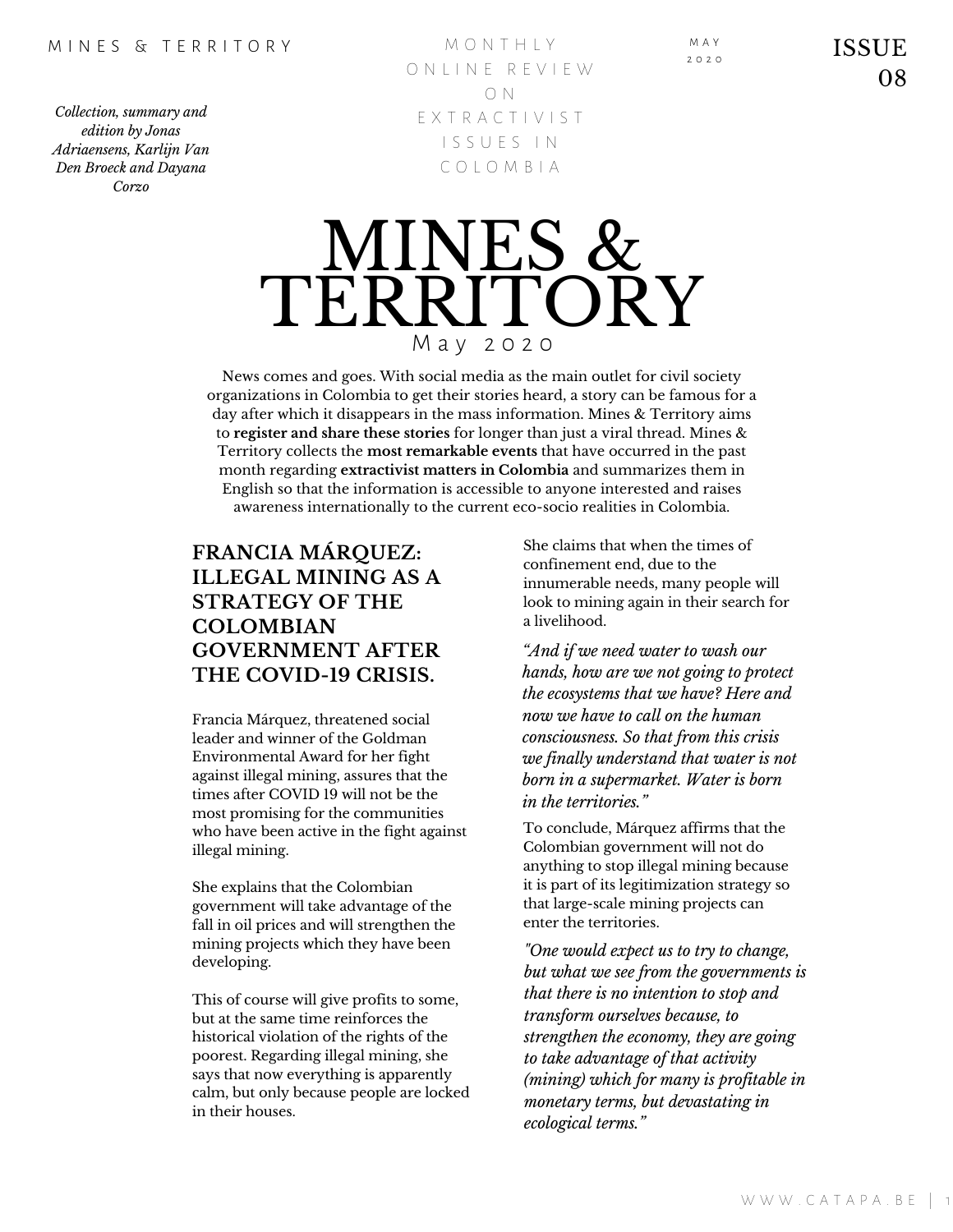### M I N F S & T F R R I T O R Y

*Collection, summary and edition by Jonas Adriaensens, Karlijn Van Den Broeck and Dayana Corzo*

| MONTHIY       |
|---------------|
| ONIINE REVIEW |
| $\cap$ N      |
| FXTRACTIVIST  |
| ISSUES IN     |
| COLOMBIA      |

Concerning Covid, only the repetitive inefficiency of the State in these territories has been shown, which seems to have been intentional, says Francia:

*"The pandemic clearly outlines the racism, instutional neglect and the corruption."* The Canadian multinational 'Gran

# **AS EXTRACTIVIST COMPANIES DIVIDE POPULATIONS, THEY MERGE AND "OPTIMIZE RESOURCES"**

M A Y O  $2020$ 

Colombia Gold' and its new allies 'Guyana Goldfields' and 'Gold X' are hoping to extract a bit more than half million ounces of gold short term.

This merger demonstrates the clear intention to expand and strengthen mega-mining in Latin America, since this extractivist group will not only have Colombian mines, but also the others located in Guyana, where they would use the structures of the one to strengthen the other, the three of them Canadian multinationals.

The merger will maintain the name of Gran Colombia, an ironic name for the multinational considering its exploitation is invading the lands of the Chibchas indigenous communities.

*In this link you can see the complete interview carried out by Tatiana Rojas Hernández for the Colombian newspaper El Tiempo: https://www.eltiempo.com/vida/medioambiente/coronavirus-en-colombia-francia-marquezexplica-por-que-mineria-se-incrementara-tras-la-*

*pandemia-490444*

#### *SOURCES:*

*https://www.elcolombiano.com/negocios/gran-colombiagold-va-por-fusion-minera-KC12980291 https://latammining.com/gran-colombia-anuncia-fusion-con-goldx/https://www.antioquiatic.edu.co/noticiasgeneral/item/226-culturas-indigenas-de-antioquia*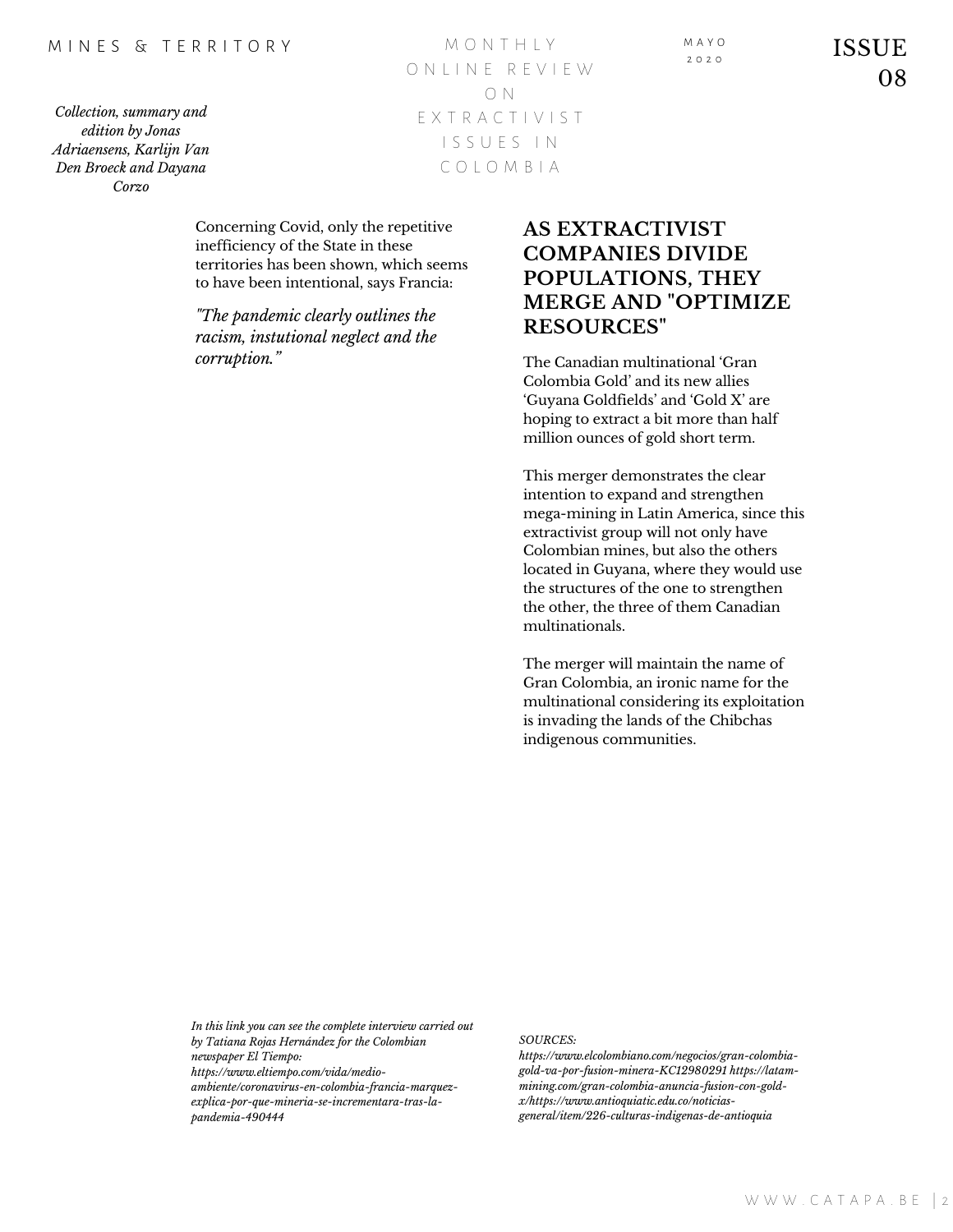*Collection, summary and edition by Jonas Adriaensens, Karlijn Van Den Broeck and Dayana Corzo*

M O N T H L Y O N L I N E R E V I E W O N E X T R A C T I V I S T I S S U E S I N C O L O M B I A

# **CLIMATE EMERGENCY IN ANTIOQUIA AND WATER FOR ANGLOGOLD ASHANTI**

Before COVID-19 arrived in Colombia, the governor of Antioquia Anibal Gaviria announced a CLIMATE EMERGENCY in the department, which is marked by impressive mountains and colorful houses.

His announcement was based on the air quality, the rising numbers of forest fires and the unusual increases in temperature.

Despite the supposed concern of the governor of Antioquia, the huge amounts of water needed for mega-mining activities in Antioquia and the constant wink to mining company Anglogold Ashanti do not coincide with his environmental "uneasiness".

Approximately 6,419 cubic meters of water are required to supply some 50,000 people in a day, which is the same amount that Anglogold Ashanti has requested to use daily for its extractive activities.

If there is an emergency about forest fires, with what water will they be extinguished? Hopefully it won't be the water highly contaminated by mega mining that they are thinking of using.

*article:https://www.minuto30.com/opinion/mineriacobre-tiempos-emergencia-climatica/1023322/? fbclid=IwAR1yKyz9gYauOlz\_zhdIOH8OY4eqsJSw03Ts3yZMuQVfNGpbbZWC7xVrLE*

# **THE COPPER AND GOLD PROMISES FOR COLOMBIA BEFORE THE COVID HIT**

On January 15, the PORTAFOLIO magazine listed the mining projects that are planned for the alleged development of Colombia on its digital platform, under the title "the four big projects that will move the mining sector in 2020".

The populations affected by the project of Soto Norte in Santander, and Quebradona, Gramalote and Burirtica in Antioquia are the possible medium-term victims of these projects who will be executed during two decades. They come with considerable promises for the next few years, which undoubtedly are driven by the corrupt hunger of Colombian politics at the cost of communities thirsty for satifying their most basic needs.

About the project in Jericho is said:"The project is planned for a production of 23 years and would begin in 2024. It is estimated to extract 2.96 billion pounds of copper. The investment during the construction phase is between \$ 1 billion and \$ 1.2 billion; and in the operation stage between US\$ 55 million and US\$ 74 million."

So without any shame, on May 18, 2020, the Abu Dhabi multinational MINESA SAS shared the article on its web platform and showed with great pride that its project Soto Norte is within the goal and annual projection of Colombia, even when oil was at its regular price and COVID had not been the topic on the day-to-day table.

Is this a threat? For the Mines & Territory editorial group, recognizing the effects caused by mega-mining in each territory, it is one without a doubt.

*Claudia Vasquez wrote in minuto30 on what is not told about Anglogold Ashanti and its projects in Antioquia, here the full*

*The articles mentioned are available here: https://www.minesa.com/es\_es/cuatro-grandes-proyectosmineros-2020/https://www.portafolio.co/economia/loscuatro-grandes-proyectos-que-moveran-la-mineria-en-2020-537157*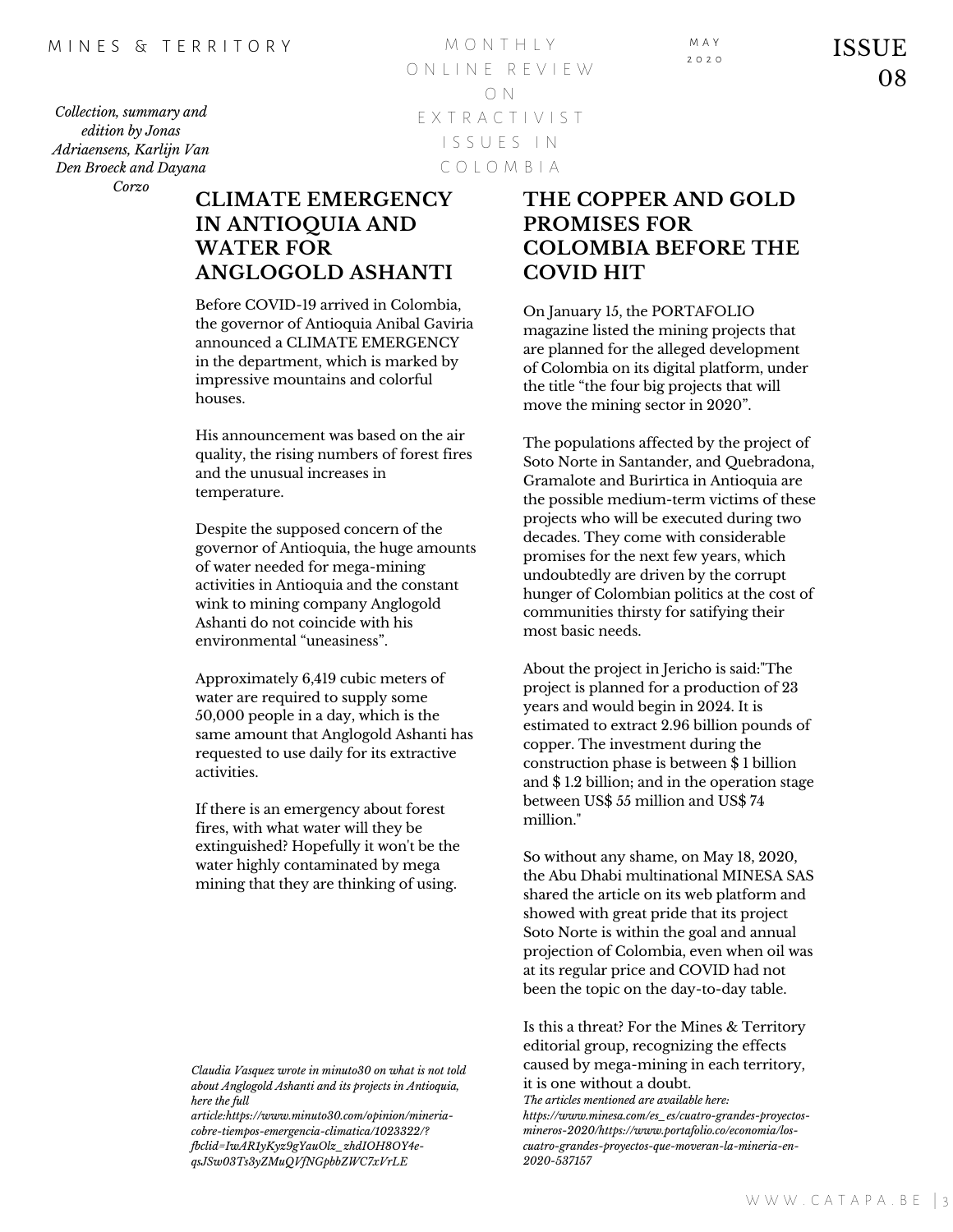ISSUE 08

*Collection, summary and edition by Jonas Adriaensens, Karlijn Van Den Broeck and Dayana Corzo*

M O N T H L Y O N L I N E R E V I E W O N E X T R A C T I V I S T I S S U E S I N C O L O M B I A

# **EXTRACTIVISM IS ALSO ENTERING THE INDIGENOUS TERRITORIES OF THE SIERRA NEVADA OF SANTA MARTA,**

The definition and meaning of the Sierra Nevada in Santa Marta goes far beyond its landscape and its indisputable geological and mineral characteristics. Its historical and cultural wealth due to the sacred value of its soils trampled by Kogui, Arhuaco, Wiwa and Kankuamos feet matter very little when it comes to extractivism.

Tourism, energy and mineral extraction projects are projected in the "heart of the world", as the indigenous people who inhabit its spaces call it. The gold and oil that is within the so-called BLACK LINE, has jeopardized the protection of these sacred lands. The Colombian government, trying to solve everything, has proposed creating lines of delimitation: from here to there it is sacred land, from there to here is an area of extraction.

*"For us, there is life in all the elements. The peaks, rivers, animals, plants, stones and planets are in constant interaction to achieve harmony and balance in nature and with ourselves."*

Indigenous communities have expressed their complete discontentment. They feel threatened, their leaders who have exposed the problem are assassinated, autonomy is not recognized for their environmental and territorial decisions, and independent monitoring mechanisms have expressed the violation of their fundamental rights to participation and territorial autonomy.

Since 1973 the importance of the soils in 'the heart of the world' have been systematically questioned.

*"There has always been pressure on the Sierra Nevada, but it was with President Alvaro Uribe that the number of mining applications and concessions exploded."*

*"Now, the legislative negligence leads us to 132 mining concessions and 260 applications to exploit minerals and carbon."*

The reports of the Territorial Council of Indigenous Councils of the Sierra Nevada are indicating this threat with titles such as "The heart of the world is at risk for physical and cultural extermination".

Hopefully one day it will be something of the past to have to speak up about the exploited and violated ecosystems of the territories in Latin America.

Since 1973 the importance of the soils in 'the heart of the world' have been systematically questioned.

*https://sostenibilidad.semana.com/impacto/articulo/mine ria-y-megaproyectos-invaden-el-corazon-del-mundode-colombia/49866*

*fbclid=IwAR1VE03GYRauzPc1m9GTWSCdHoTSsN0C*

*In these links you will see that the issue and the threat are*

*https://www.colombiainforma.info/pueblos-indigenasde-la-sierra-nevada-resisten-a-la-mineria/?*

*very relevant today:*

M A Y  $2020$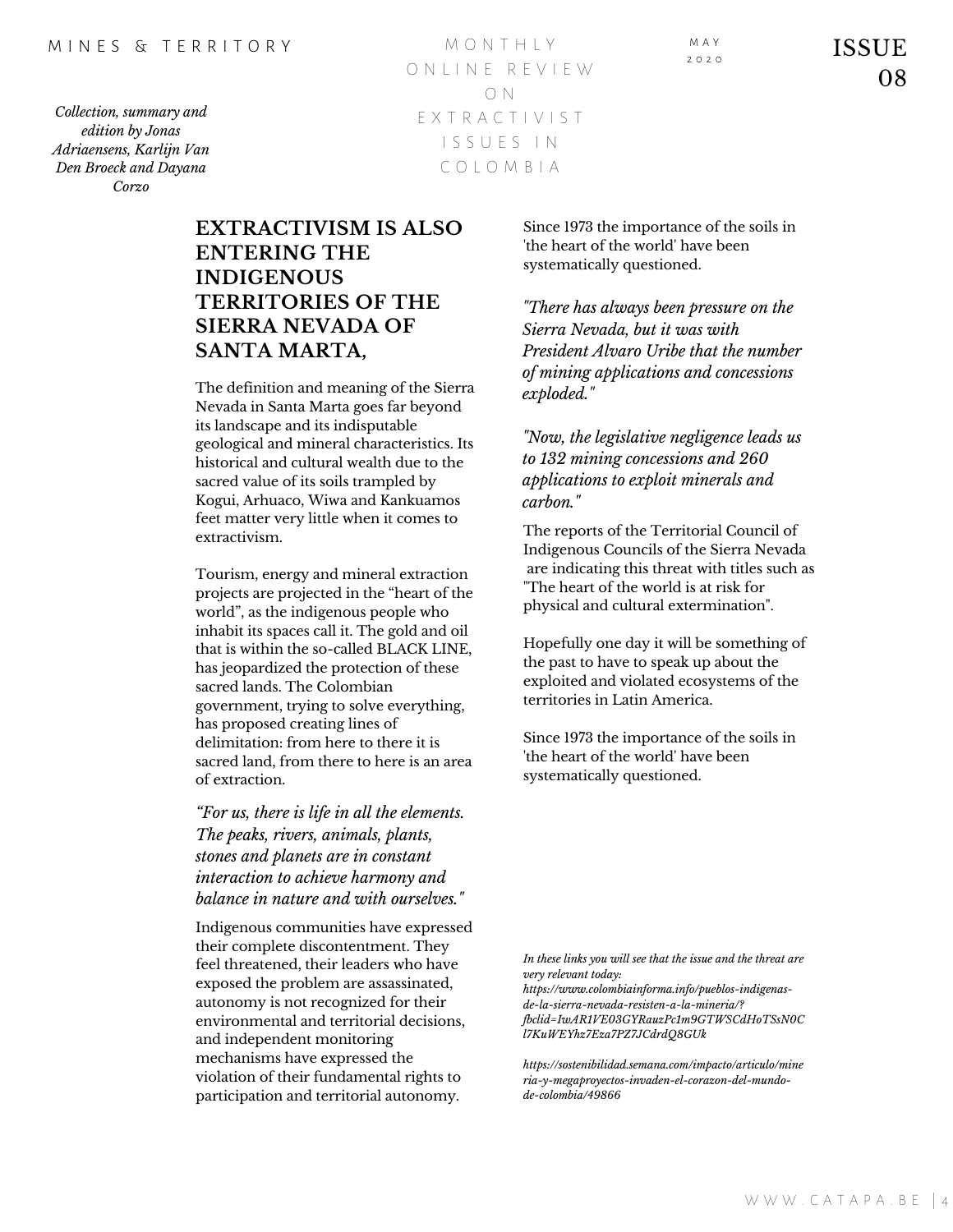*amenazados/ https://sostenibilidad.semana.com/consumo-*

*https://www.infobae.com/america/agencias/2020/03/20/c*

*Sources: https://www.youtube.com/watch?*

*responsable/articulo/alvaro-uribe-y-la-mineria-encolombia-el-cinismo-del-senador/38363*

*https://drive.google.com/file/d/0B4lHh510lrExVmZxZ3Q wRFk5MUE/view?*

*fbclid=IwAR2Wfri5kzMy0i\_rIAdyc6ZC3QUiyMZhD\_Ba H65Dxeo97B\_tGxH9ejIHo-A https://diariolaeconomia.com/mineria-y-*

*petroleo/item/2313-politica-minera-de-uribe-terminaracon-demandas-multimillonarias-al-estado.html*

*Collection, summary and edition by Jonas Adriaensens, Karlijn Van Den Broeck and Dayana Corzo*

M O N T H L Y O N L I N E R E V I E W O N E X T R A C T I V I S T I S S U E S I N C O L O M B I A

**ALVARO URIBE VELEZ, THE PRESIDENT OF EXPLOITING THE TERRITORIES. THE GENOCIDAL, AS ASSERTED BY THE DOCUMENTARY MATARIFE.**

Colombia has a rather painful history. And in its list of active politicians the noted and investigated former president, is still very much present as senator of the republic, Alvaro Uribe Velez.

His name is resonating through the month of May, in the midst of a pandemic, in national and international media since the launch of the video WhatsApp series MATARIFE. The series is written by the lawyer Daniel Mendoza and was scheduled to launch on Friday the 22th of May.

They prereleased the series which talks about what Daniel Mendoza has depicted as 'the story behind the former president'. It shows the results of the investigation that Mendoza, who has received death threats, has carried out on Uribe Velez. The statements in this series seem to be so serious that there was an entire organizational and protective structure installed, so that even the death of those behind this production will not prevent the series from being published. Which is created to expose Uribe Velez.

The former president, whom Mendoza openly calls 'the genocidal', was the great exponent and best friend of extractivism in Colombia, granting mining concessions in the southeast of Antioquia and some 7,860 more on national territory.

In his last years of government, some 1,900 mining titles were granted in areas of Páramos (ecosystems of special care,supplying water to 85% of the Colombian population).

*"In the eight years that the former president ruled, the area of hectares with a mining concession went from 1.13 million to 8.53 million. And the concessioned area in the Páramos more than doubled. Today, 6.3% of hectares in paramos (which amounts to 122 thousand hectares) are concessioned. "*

He used tax exemptions for mining multinationals as an attraction mechanism for its foreign investment policy.

But not only this, it also took more than 7 months to sign a law (which was lying on his desk) that would prohibit mining activities in strategic areas of some Colombian ecosystems, whilst he was handing over mining titles. These issues would later trigger international lawsuits over legal prohibitions and political authorizations.

What a gentleman the former president is, to cheat the law, to favor his interests for land accumulation and to nurture his evident megalomania. In May we will see him exposed in the series MATARIFE. He the genocidal, he who is the unmentionable, the number 82 of the list of drug trafficking actors in Colombia according to the Defense Intelligence Agency (DIA), he who handed over the Colombian soils to multinationals.

*Written by Dayana Corzo*

*v=7pVbtNO6qyU*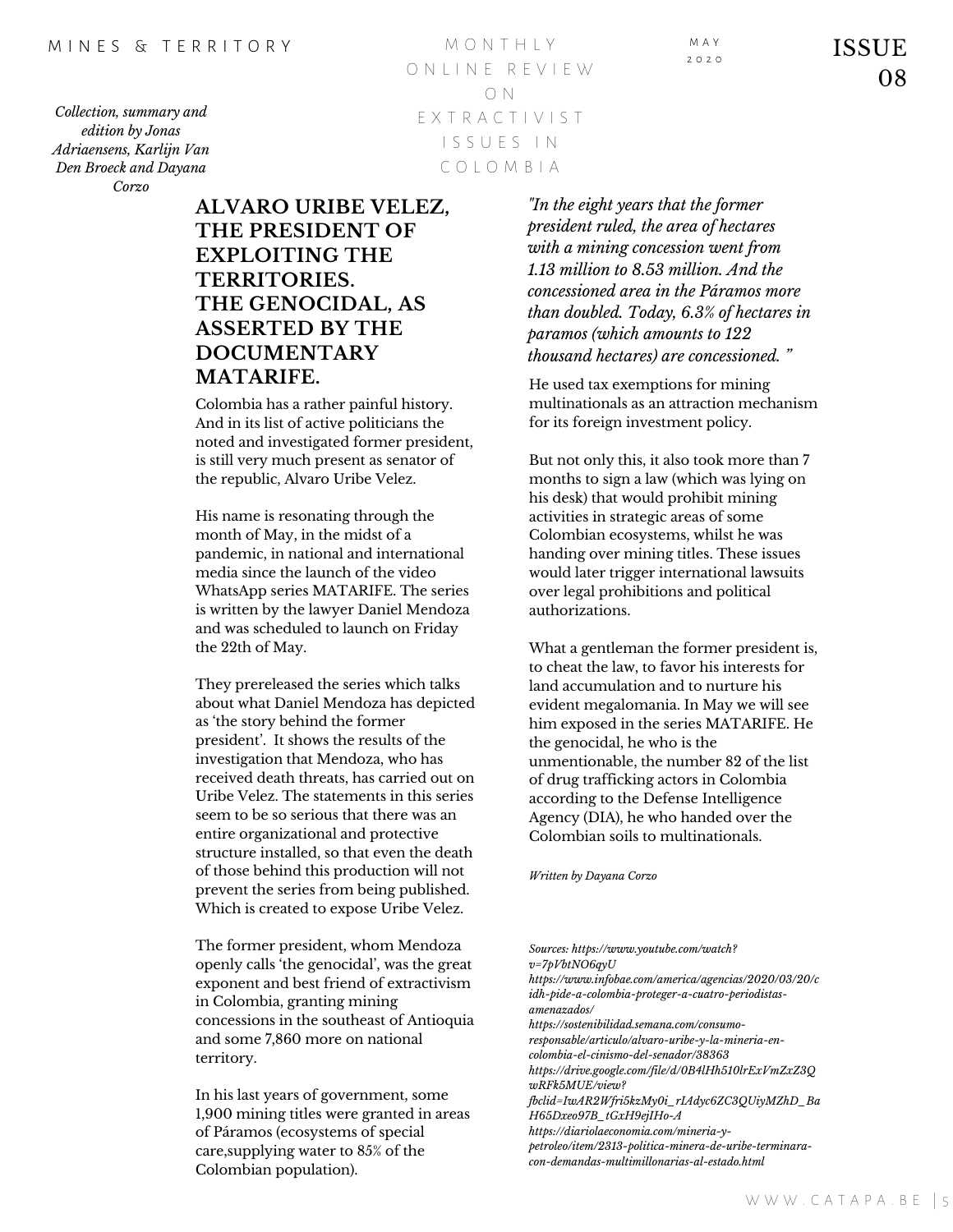#### M I N F S & T F R R I T O R Y

*Collection, summary and edition by Jonas Adriaensens, Karlijn Van Den Broeck and Dayana Corzo*

M O N T H L Y O N L I N E R E V I E W O N E X T R A C T I V I S T I S S U E S I N C O L O M B I A

M A Y  $2020$ 

ISSUE 08

### IN COVID-19 TIMES, WHAT ABOUT THE PACIFIC?

The extractivist model has no limits. Now the Colombian Pacific is being targeted as a possible region to carry out polymetallic extraction in the deep sea.

Mining on the deep seabed of the Pacific Ocean will cause "extensive and serious [damage], lasting for generations," says a report published by the Deep Sea Mining Campaign and MiningWatch Canada, which compiles more than 250 scientific articles.

The problem is that it is not only the Colombian seas that are in imminent risk of losing their ecosystems, the islands of the Central American Pacific are listed as possible victims of severe pollution due to the large-scale mining activity in its vicinity.

And like many of the cases where groups have denounced mega mining, the problem lies with uncertainty about the damage that would be caused. The threat is clear, but there are no tools to know exactly what the cost of mining will be to ancient ecosystems, as its specific behaviors are not yet known and it is unclear how long it would take to recover.

*"we have discovered only a handful of species down there and we do not know how ecosystems operate", beyond the fact that they are full of "unique and wonderful life forms" that would be damaged "for thousands of years" by mining activity.*

The associations that compiled and signed the study know that COVID-19 will become the perfect smokescreen for pro-extractivist governments.

The right to efficient, transparent and timely participation would also be affected because under the pretext of no meetings and no social contact because of the virus, projects would be approved without significant debate.

Environmentalists have insisted on a moratorium to allow the principles of precaution and prevention for greater environmental damage.

The Pacific is undoubtedly at risk, with deep sea mining project now even more.

*Soucers: https://www.eltiempo.com/vida/ciencia/lamineria-en-alta-mar-producira-danos-amplios-y-gravesen-el-pacifico-497318*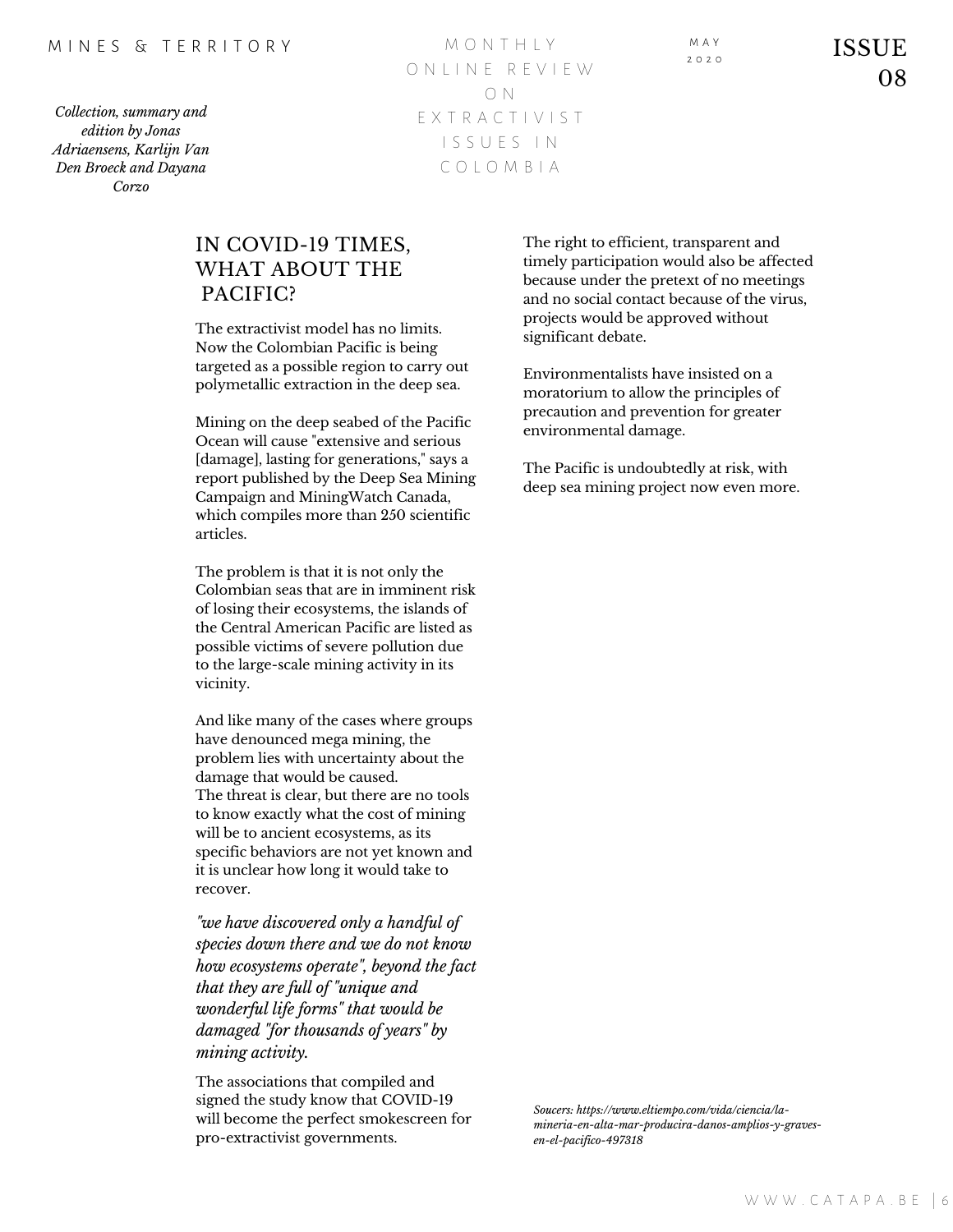W W W .  $C$  A T A P A . B E  $|7$ 

*Collection, summary and edition by Jonas Adriaensens, Karlijn Van Den Broeck and Dayana Corzo*

M O N T H L Y O N L I N E R E V I E W O N E X T R A C T I V I S T I S S U E S I N C O L O M B I A

**MINESA AND ITS 'MAKEUP TRICK'**

While some miners have to leave through the back door of many countries which became aware of the environmental damage the miners caused and terrified by reality, other countries open their doors and invite them to come in: serve them the banquet at ease; 'The mining locomotive is here to stay!'

Colombia, as usual, is at the forefront in terms of exploitation — not just of its territory; also of its inhabitants—, and when saying Colombia, it is of course referring to the respective governments and the political class.

Four mining projects promise to breastfeed the sector in 2020: the Soto Norte complex in Santander and Quebradona, Gramalote and Burirticá in Antioquia. Therefore it is worth putting the emphasis on Santander, since the large-scale gold project that the Minesa megamine intends to develop between the municipalities of California and Suratá, is awaiting a public hearing to issue its corresponding environmental license.

And beyond the uncertainty about "what will happen", there is the bewilderment of the figures that the company refers to whenever it has an opportunity, since it speaks of a three-year scheduled assembly with an investment of 1 million US dollars daily, with the ambition to reach 1.2 trillion dollars. Likewise, Minesa maintains projections of taxes and royalties of 100 million dollars each year of the mining project. And, since the transaction is economic, the Arab multinational presents its figures: 30 billion dollars of social investment will be done between 2016 and 2018, as well as approximate 5,000 jobs that would be generated in the process.

According to its own sources, Minesa generates around 500 jobs in Santander, of which only 160 are direct. About 68% of its workers are outsourced through job exchanges, thereby avoiding the collective right to unionize and ensuring this by tightening the sanctions regime within its Internal Labor Regulations. Its quest to maintain secrecy in information continues and is renewed day by day with its economic power.

Isn't its intention evident to public opinion? They show a corporate image of social investment in the closest communities in order to legitimize their already controversial presence. Meanwhile they make the living conditions of their workers more precarious, who, in the end, integrate these same sectors. A makeup trick that cleverly hides the dull and suspicious character of your business goals. It seems that mining companies never improvise.

*Written by Iván Darío Prada*

M A Y  $2020$